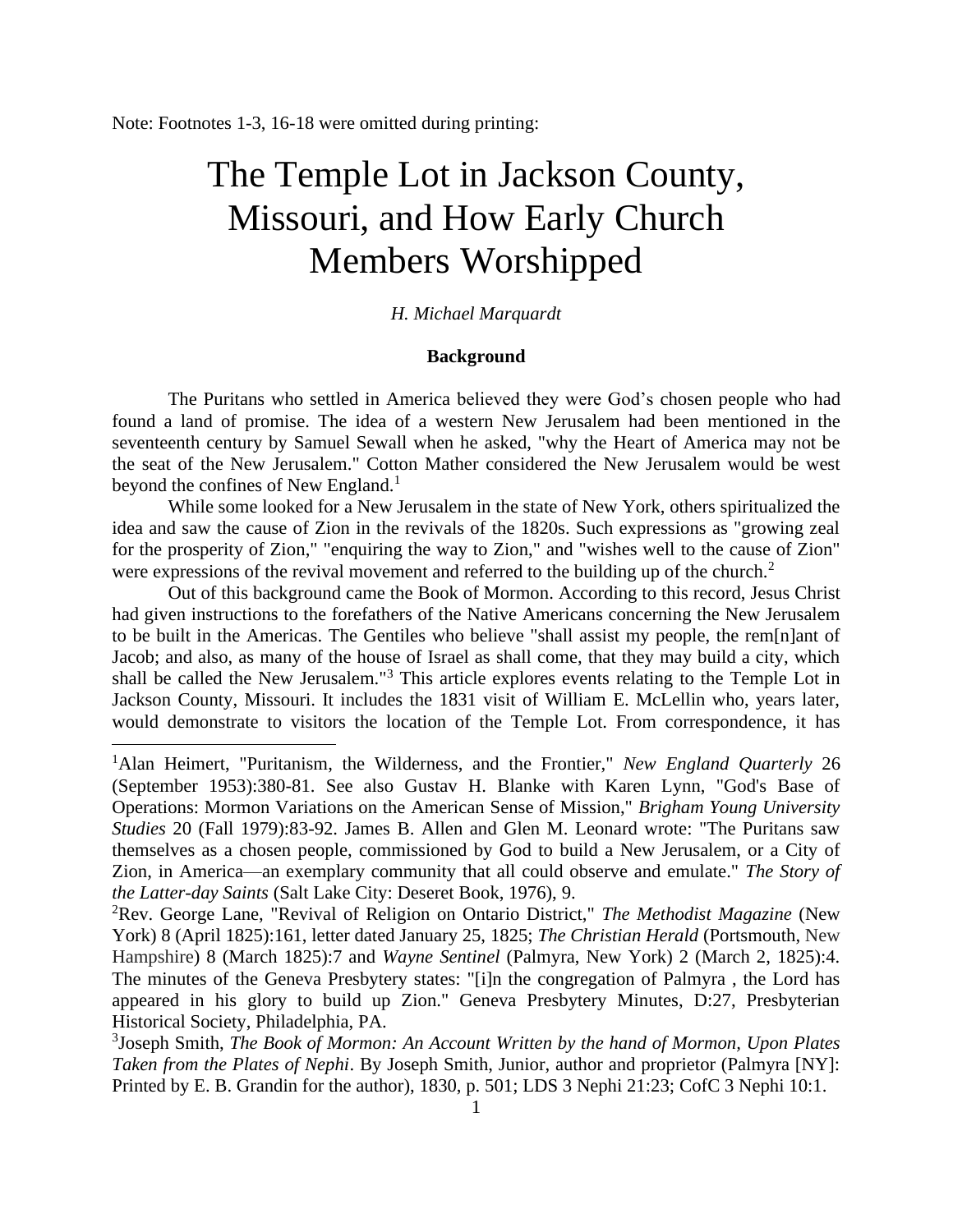become clear that Latter Day Saints prayed, worshipped, confessed their sins, and spoke in tongues during their early meetings. Some members who originally believed would in time reassess their relationship with the movement. Their various stories were written in letters and published in newspapers that are now available to historians.

### **Upbuilding of Zion and Mission to the Lamanites**

In September 1830, five months after Joseph Smith Jr. organized the restoration-themed Church of Christ, one of the eight witnesses to the Book of Mormon, a man named Hiram Page, claimed to have received revelations through the medium of a seer stone, "concerning the upbuilding of Zion" and other matters.<sup>4</sup> "Finding however that many (especially the Whitmer family and Oliver Cowdery) were believing much in the things set forth by this stone," Joseph Smith soon proclaimed that divine guidance had determined Page's revelations to be invalid.<sup>5</sup>

Shortly thereafter, Oliver Cowdery, the second elder to Smith, was directed to "go unto the Lamanites [Native Americans] & Preach my Gospel unto them & cause my Church to be established among them."<sup>6</sup> Concerning the city called New Jerusalem, Oliver was told that "it is not Revealed & no man knoweth where the City shall be built But it shall be given hereafter Behold I say unto you that it shall be among the Lamanites."

Later, three others—Ziba Peterson, Parley P. Pratt, and Peter Whitmer Jr.—were instructed to accompany Cowdery on the mission. Cowdery himself stated that he was going "to rear up a pillar as a witness where the Temple of God shall be built, in the glorious New-Jerusalem."<sup>7</sup> Following a church conference at Kirtland, Ohio, in June 1831, certain men were instructed to convene the next conference in Missouri where those missionaries to the Indians had gone. Missouri was:

<sup>4</sup>Manuscript History of the Church, Book A-1 [written in 1839], Church History Library, The Church of Jesus Christ of Latter-day Saints, Salt Lake City, (hereafter cited as CHL), A-1:54; Brigham H. Roberts, ed., 7 vols., *History of the Church of Jesus Christ of Latter-day Saints* (Salt Lake City: Deseret Book, 1959), 1:109-110; Karen Lynn Davidson, David J. Whittaker, Mark Ashurst-McGee and Richard L. Jensen, eds., *Histories, Volume 1: Joseph Smith Histories, 1832- 1844* (Salt Lake City: Church Historian's Press, 2012), 436, 438.

<sup>5</sup> "A Book of Commandments & Revelations," cited hereafter as BCR, MS 22505, Church History Library in Robin Scott Jensen, Robert J. Woodford and Steven C. Harper, eds., *Revelations and Translations: Manuscript Revelation Books, Facsimile Edition* (Salt Lake City: Church Historian's Press, 2009), 41. See also Book of Commandments (Zion [Independence, MO]: Published by W. W. Phelps and Co., 1833) [in press], chapter 30, verse 11; in LDS Doctrine and Covenants, section 28:11 and CofC Doctrine and Covenants, section 27:4.

<sup>6</sup>BCR, 41, September 1830; Book of Commandments 30:7; LDS D&C 28:8; CofC D&C 27:3.

<sup>&</sup>lt;sup>7</sup>Statement signed by Oliver Cowdery and dated October 17, 1830, cited in a letter of Ezra Booth to Rev. Ira Eddy, November 24, 1831 and published in *Ohio Star* 2 (December 8, 1831):3, Ravenna, OH. Also cited in Michael Hubbard MacKay, Gerrit J. Dirkmaat, Grant Underwood, Robert J. Woodford and William G. Hartley, eds., *Documents, Volume 1: July 1828-June 1831* (Salt Lake City: Church Historian's Press, 2013), 204.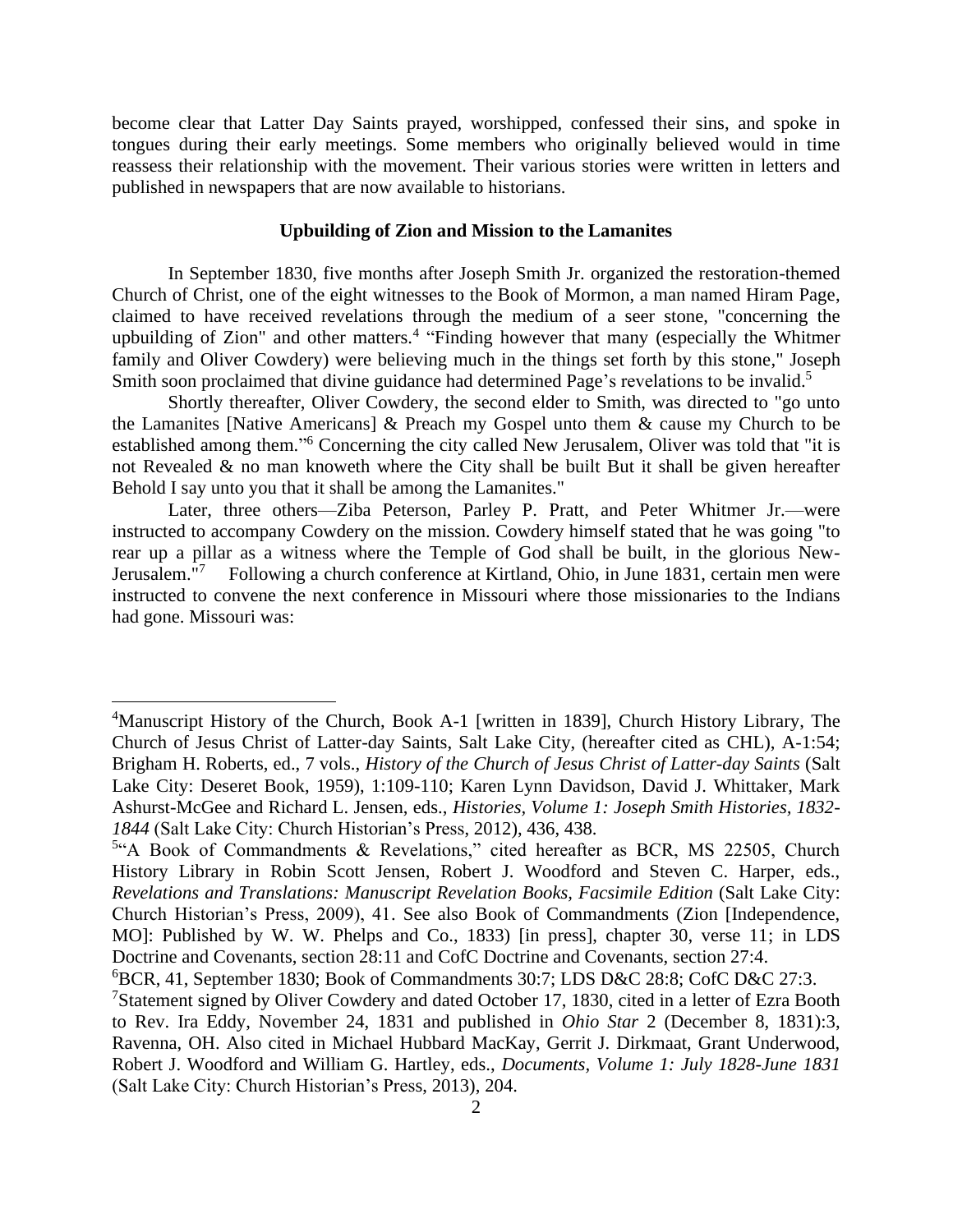the land which I will consecrate unto my people, which are a remnant of Jacob, and them who are heirs according to the covenant...if ye are faithfull [sic] ye shall assemble yourselves together to rejoice upon the land of Missorie [sic] which is the Land of your inheritance, which is now the land of your enemies but behold I the Lord will hasten the City in its time. $8$ 

By the time Smith arrived at Independence, arrangements probably would have been made with Jones H. Flournoy to survey the land where the New Jerusalem temple could be built. As Jean Addams explained, Flournoy had squatters' rights to a large acreage such that discussing the option of purchasing land from him would be something that most likely had been done.<sup>9</sup>

On July 20, 1831, at a meeting of church leaders in Independence, Joseph Smith proclaimed a revelation concerning the location for the city of Zion. The document declared:

the land of Missorie [sic] which is the Land which I, have appointed  $\&$  consecrated for the gathering of the Saints. Wherefore, this is the land of promise & the place for the City of Zion. yea and thus saith the Lord your God, if ye will receive wisdom here is wisdom. Behold the place which is now called Independence is the centre [sic] place.

The American New Jerusalem would be located south of the Santa Fe Trail just outside the Independence city boundary: "the spot for the Temple is lying westward upon a lot which is not far from the court-house."<sup>10</sup>

Lands were to be purchased for what Smith would term an "everlasting inheritance." Bishop Partridge would divide the land on behalf of the church members. Sidney Gilbert, a merchant from Ohio, was given three responsibilities: first, to be an agent to purchase property; second, to establish a store to obtain money for buying land; and third, to take the gospel to the Lamanites. This last instruction was, "let my servent [sic] Sidney obtain license (behold here is wisdom & whoso readeth let him understand) that he may send goods also unto the lamanites even by whom he will as clerks employed in his service & thus the gospel may be preached unto them." The same revelation established William W. Phelps to be a printer for the church and for Oliver Cowdery to assist him.

 ${}^{8}$ BCR, 89, June 6, 1831; Book of Commandments 54:1, 43-44; LDS D&C 52:2, 42-43; CofC D&C 52:1, 9.

<sup>&</sup>lt;sup>9</sup>R. Jean Addams, "The History and Acquisition of the Original Temple Lot Property in Independence, Jackson County, Missouri," *Mormon Historical Studies* 20 (Spring 2019): 1-76. See also Addams, *Upon the Temple Lot: The Church of Christ's Quest to Build the House of the Lord* (Independence, MO: John Whitmer Books, 2010).

<sup>&</sup>lt;sup>10</sup>BCR, 93, July 20, 1831; LDS D&C 57:1-5; CofC D&C 57:1. The revelation was not published in the Book of Commandments. On the courthouse see Max H Parkin, "The Courthouse mentioned in the Revelation on Zion," *Brigham Young University Studies* 14 (Summer 1974):451-57. On additional background see Pearl Wilcox, *The Latter Day Saints on the Missouri Frontier* (Independence: author, 1972), 15-42.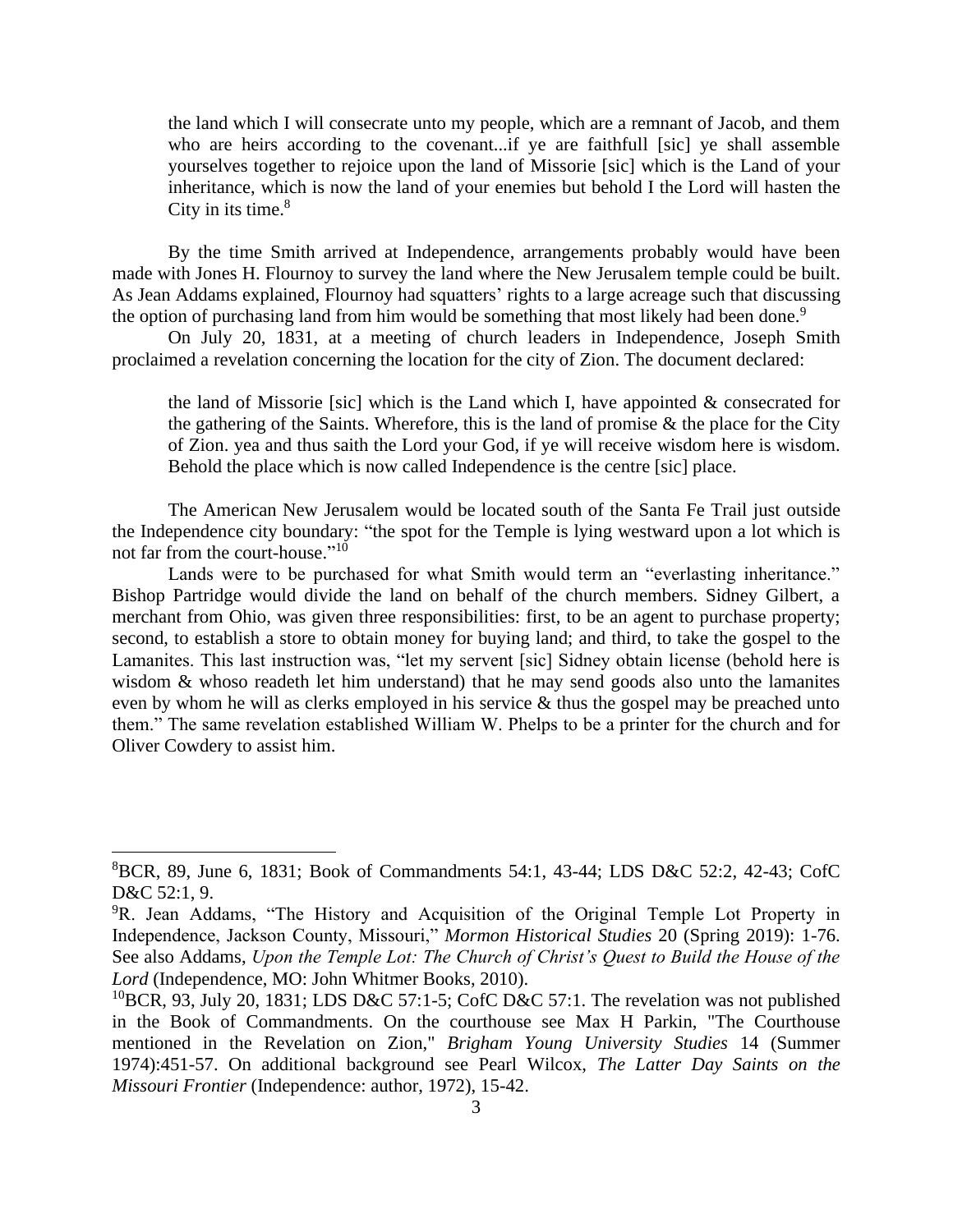### **Dedication of the Spot for the Temple**

The land and site for the temple was outside the Independence city boundary. Sidney Rigdon had been instructed on August 1 to "consecrate  $\&$  dedicate this land  $\&$  the spot of the temple."<sup>11</sup> On Wednesday, August 3, 1831, two weeks after Smith's July 20 revelation, church leaders met "where the temple is to be erected." According to Oliver Cowdery:

Sidney Rigdon dedicated the ground where the city is to Stand: and Joseph Smith Jr. laid a stone at the North east corner of the contemplated Temple in the name of the Lord Jesus of Nazareth. After all present had rendered thanks to the great ruler of the universe. Sidney Rigdon pronounced this Spot of ground whol[l]y dedicated unto the Lord forever: Amen $^{12}$ 

Ezra Booth, a former Church of Christ member, explained in a November 1831 letter to his friend Rev. Ira Eddy why he withdrew from the church. He explained that the temple site was "one half of a mile out of Town, to a rise of ground, a short distance south of the road." In the wooded area, he described a sapling, debarked on the north and west sides:

On the south side of the sappling [sapling] will be found the letter, T. which stands for Temple; and on the east side ZOM for Zomar; which Smith says is the original word for  $Z$ ion.<sup>13</sup> Near the foot of the sappling [sic], they will find a small stone, covered over with bushes, which were cut for that purpose. This is the cornerstone for the Temple.<sup>14</sup>

Two days after the dedication of the temple site, bishop Edward Partridge wrote to his wife Lydia in Kirtland, Ohio, that he needed to stay through December because either he or Sidney Gilbert "must be here to attend the sales in December," since it was known when the land would be available to purchase. He half-apologized, writing, "You know I stand in an important

<sup>11</sup>BCR, 97; Book of Commandments 59:70; LDS D&C 58:57; CofC D&C 58:13.

<sup>&</sup>lt;sup>12</sup>As copied into "The Book of John Whitmer Kept by Commandment," chapter 9, page 32, Community of Christ Library-Archives, Independence; in *Journal of History* 1 (January 1908):59-60 and Bruce N. Westergren, ed., *From Historian to Dissident: The Book of John Whitmer* (Salt Lake City: Signature Books, 1995), 86-87; also in Karen Lynn Davidson, Richard L. Jensen, and David J. Whittaker, eds., *Histories, Volume 2: Assigned Histories, 1831-1847* (Salt Lake City: Church Historian's Press, 2012), 45.

<sup>&</sup>lt;sup>13</sup>That Joseph Smith considered "Zomar" to be Zion see "Grammar & A[l]phabet of the Egyptian Language," 23, MS 1295, Folder 1, Church History Library, Salt Lake City; 1835 manuscript in H. Michael Marquardt, comp., *The Joseph Smith Egyptian Papers* (Cullman, AL: Printing Service, 1981), 49-50; also in Robin Scott Jensen and Brian M. Hauglid, eds., *Revelations and Translations, Volume 4: Book of Abraham and Related Manuscripts, Facsimile Edition* (Salt Lake City: Church Historian's Press, 2018), 160-61.

<sup>&</sup>lt;sup>14</sup>Ezra Booth, letter to "Rev. & Dear Sir" [sixth letter to Rev. Ira Eddy], November 14, 1831, *Ohio Star* 2 (November 17, 1831):3, Ravenna, OH. For additional information on Booth see H. Michael Marquardt, "Ezra Booth on Early Mormonism: A Look at His 1831 Letters," *John Whitmer Historical Association Journal* 28 (2008):65-87.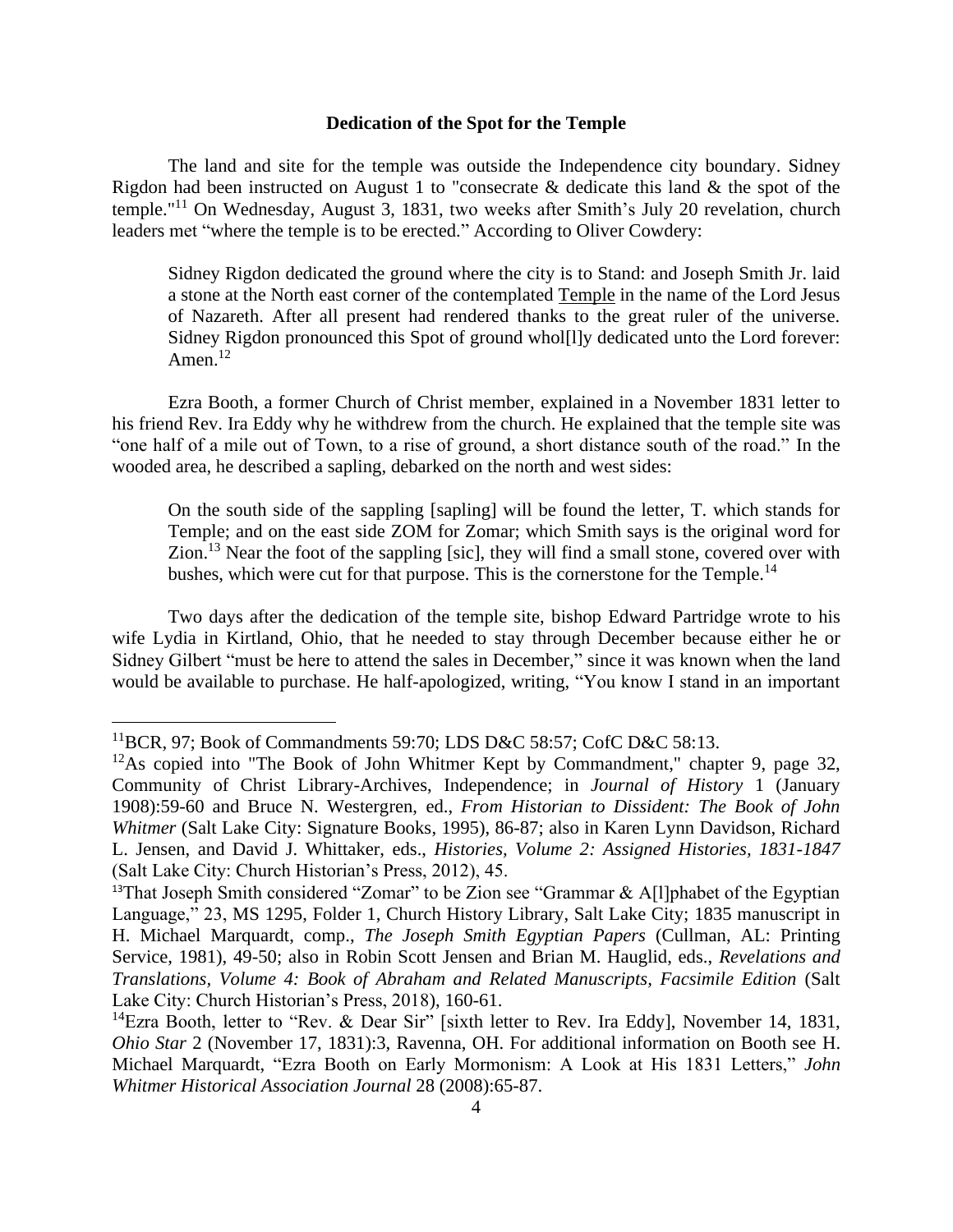station, and as I am occasionally chastened I sometimes fear my station is above what I can perform to the acceptance of my Heavenly Father."<sup>15</sup>

On December 19, 1831, following Joseph Smith's return to Kirtland, Partridge delivered \$130 to Jones H. Flournoy and Clara Flournoy to obtain the 63-acre site where the New Jerusalem temple was to be erected.<sup>16</sup>

Shortly after Smith laid the cornerstone and Rigdon dedicated the temple site, nonmember William McLellin arrived in Jackson County. Having heard about the new religion, McLellin acted on his interest by traveling from Paris, Illinois, to Independence, where he was shown the location where the dedication had taken place. Shortly thereafter, McLellin was baptized into the Church of Christ on August 20, 1831, by Hyrum Smith. Four days later, he was ordained an elder and, on the following day, joined Hyrum Smith on a mission.<sup>17</sup>

### **The Saints Reproved and Solemn Assemblies Held**

David Pettigrew was a recent convert who had joined the Church of Christ in 1832. In December that year, he moved to his 159-acre farm six miles west of Independence. Having purchased the farm at an earlier date, he now relocated to Jackson County. A short time later, his family was baptized. He wrote in an autobiography:

[u]pon my arrival at Jackson County we were reproved by the Lord, through revelation, for treating lightly the book of Mormon and the former revelations, and were to remain under condemnation if we did not repent, and remember the Book of Mormon and the revelations.

The September 1832 revelation that mentioned "the whole church under condemnation" was recorded in the manuscript volume Book of Commandments and Revelations kept by John Whitmer.<sup>18</sup> Pettigrew continued:

<sup>&</sup>lt;sup>15</sup>Edward Partridge to "My Dear wife" [Lydia Partridge], August 5-6, 1831, MS 23154, Edward Partridge letters, 1831-1835, Church History Library. Also quoted in D. Brent Collette, "In Search of Zion: A Description of Early Mormon Millennial Utopianism as Revealed through the Life of Edward Partridge" (M.A. thesis, Brigham Young University, 1977), 148-49.

<sup>16</sup>Arthur M. Smith, *Temple Lot Deed*, 3rd ed., (Independence: Board of Publications, Church of Christ, 1963), 5; see also Jackson County, Deed Record, Book B:1-3; "Jackson Temple Lot Deed Found in Church Relics," *Deseret News* (Salt Lake City), Church Section, January 23, 1932, p. 1; Richard Price and Pamela Price, *The Temple of the Lord* (Independence: authors, 1982), 32- 38. On May 6, 1892 Emily D. P. Young took "the original copy deed to the Temple lot in Independence" to Wilford Woodruff's office. Emily Dow Partridge Young Diary, typed copy, 96, MS 2845; and Jones H. Flournoy and Clara Flournoy deed to Edward Partridge, MS 14294, both in Church History Library.

<sup>17</sup>Shipps and Welch, *Journals of William E. McLellin*, 33-36, entries for August 18-25, 1831; William E. McLellin papers, MS 13538, Church History Library.

<sup>18</sup>BCR, 152; in Robin Scott Jensen et al, *Revelations and Translations: Manuscript Revelation Books, Facsimile Edition*, 281.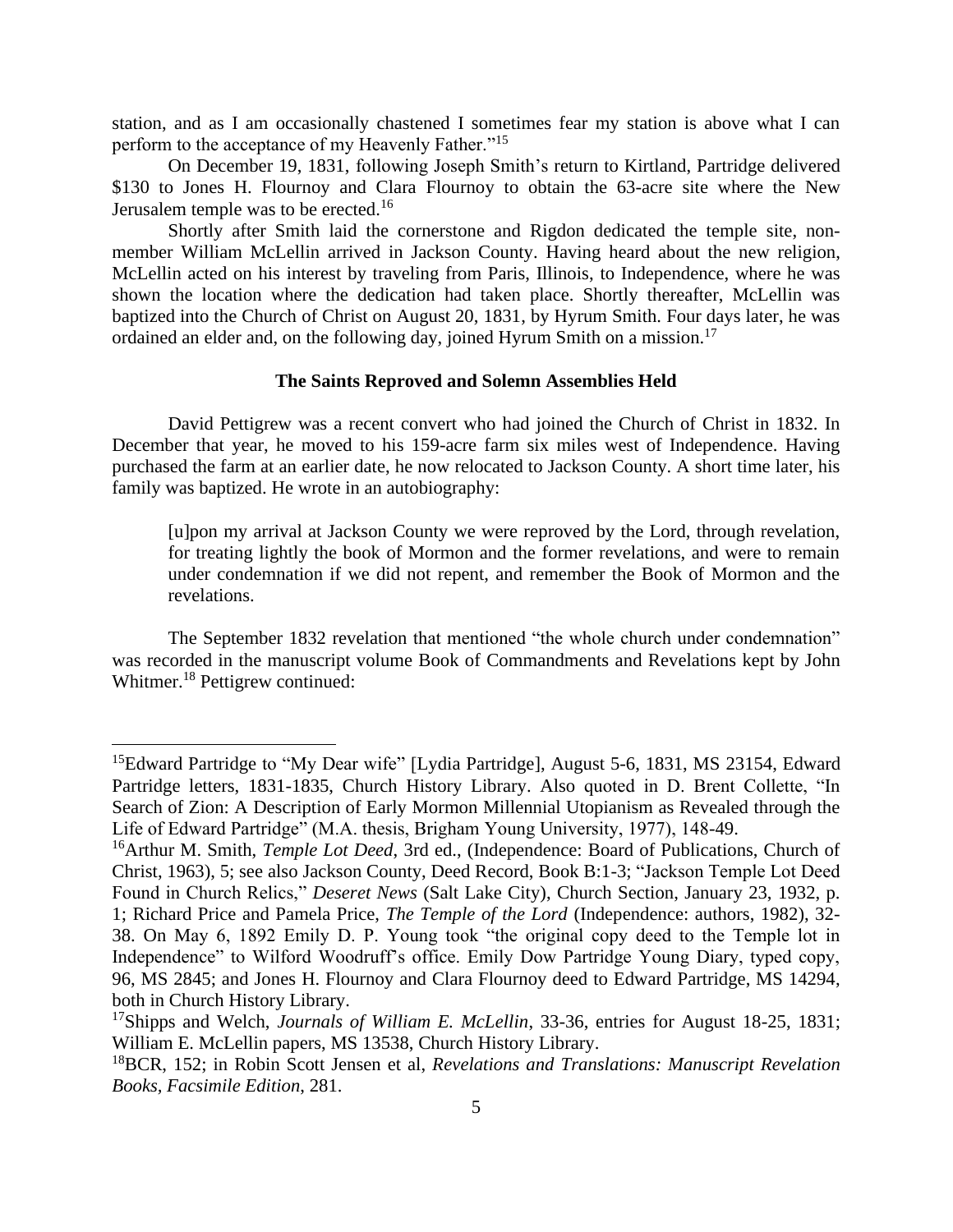Soon after this, Bishop Partr[i]dge, appointed a Solemn asembley [sic] in all the branches, which is to be held as a day of confession, and repentance, he went from branch to branch ex[h]orting, until he had gone through them all, and in a few months, we were informed that we had repented, and the Angel's [sic] were rejoiceing [sic] over us, but there yet remained a Scourge and a Judgement to be poured out upon the children of Zion, these things Sunk deep in my mind.<sup>19</sup>

In a council of high priests that met on February 26, 1833, Partridge "laid before the council the effect of the proceedings of the Solemn Assemblies as held throughout Zion."<sup>20</sup> During the same month a succeeding church member, Salmon Sherwood, wrote:

I have visited the Mormon meetings, one of which was called the solemn assembly, where the Bishop declared by vision from Joshua [sic; Joseph] Smith, that they were all under condemnation for not reading the book of Mormon, and that they must repent or they would be cut off and Zion would be removed somewhere else. He also declared that the seer, Joseph Smith, had the keys of the kingdom of heaven, and could see the multitudes of the angels.<sup>21</sup>

# **Receiving the Gift of Tongues in Zion**

John Whitmer wrote:

Zion is prospering at pres[e]nt and high priests are stationed to watch over the several branches. Decmbr [sic] 1, 1832, there are now 538 individuals in this land b[e]longing to th[e] church. And it came to pass that in the fall of th[e] year 1832, th[e] disciples at Ohio rec[e]ived th[e] gift of tongues and in June 1833 we received th[e] gift of tongues in  $Z$ <sub>i</sub>on.<sup>22</sup>

A further insight into church activities comes from letters written by a church member around December 1833 "to his aged father" that were later combined into a single letter-to-theeditor that was published in Boston, Massachusetts:

One half a mile to the west there is a beautiful cultivated spot of one hundred and fifty acres. Notwithstanding the dark cloud which appears to hang over our heads at this time,

<sup>19</sup>"A History of David Pettigrew," MS 22278, p. 15, writing started in 1840, Church History Library.

<sup>&</sup>lt;sup>20</sup>Conference Minutes, and Record Book, of Christ's Church of Latter Day Saints, copy of minutes, LR 7874 21, p. 34, Church History Library; also in Donald Q. Cannon and Lyndon W. Cook, *Far West Record: Minutes of The Church of Jesus Christ of Latter-day Saints, 1830-1844* (Salt Lake City: Deseret Book, 1983), 60.

<sup>21</sup>"The Mormons," Independence, Missouri, February 25, 1833, *Sangamo Journal* 2 (April 6, 1833):2, Springfield, Illinois. The letter was reprinted in the *Missouri Intelligencer and Boon's Lick Advertiser* 17 (April 20, 1833):1, Columbia, MO.

<sup>&</sup>lt;sup>22"</sup>The Book of John Whitmer Kept by Commandments," in Karen Lynn Davidson et al, *Histories, Volume 2: Assigned Histories*, 51.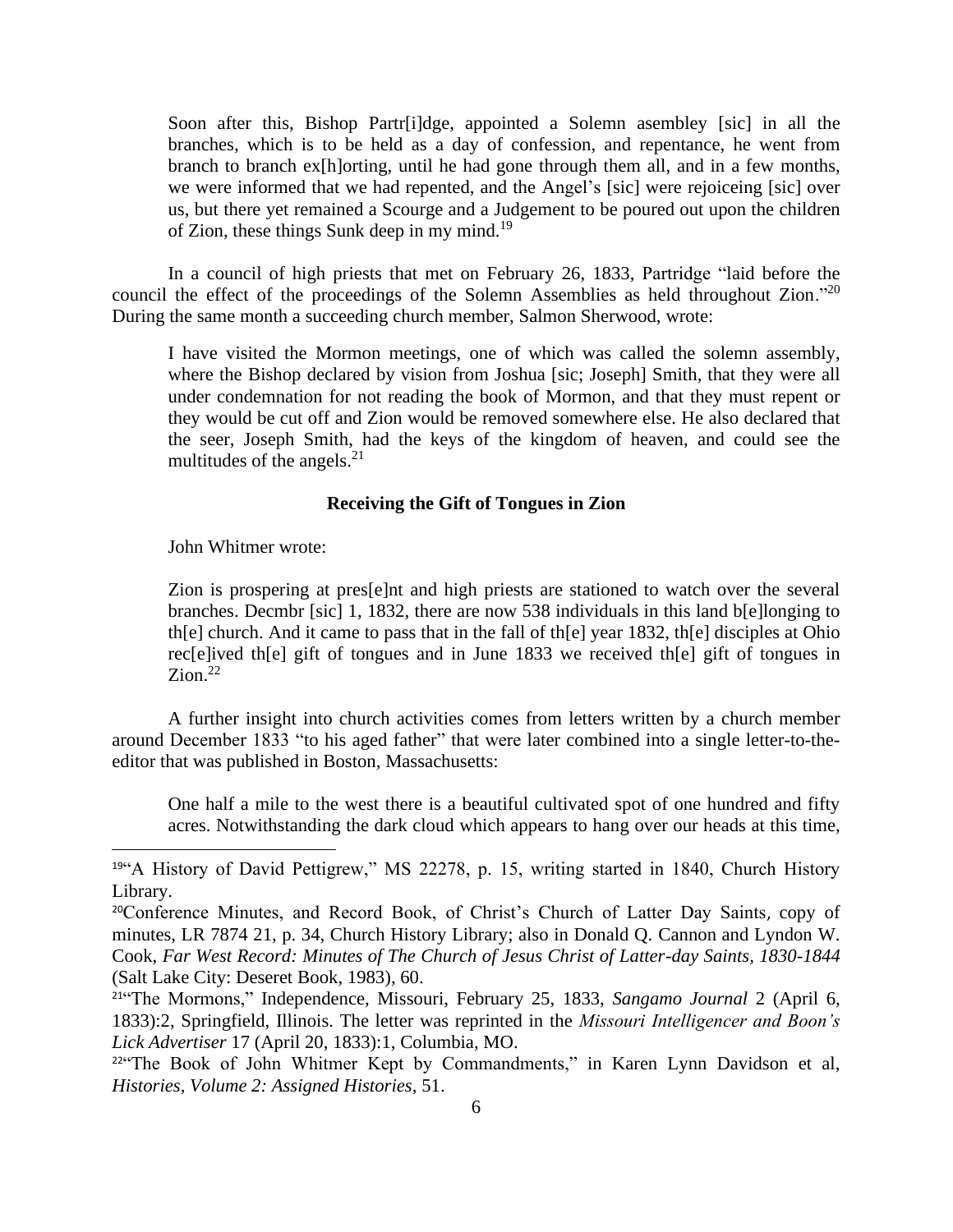on this spot of land will shortly be built the temple, and the city of the New Jerusalem, into which our Lord and Saviour [sic] will descend in a cloud from heaven with power and great glory. We have a plan given by revelation of the city and the temple. The temple is to be like Solomon's, only far more splendid. Many of our dear brethren, who have been driven from this land by our enemies, will shortly return in the Lord's due time, and help to accomplish this great and glorious work. I have sufficient authority for saying this, for the Lord hath spoken it.

Besides living near where the temple was going to be located, the Latter Day Saints held services on the Sabbath (Sunday):

You wished to know how we spend the Sabbath. We mean to spend it as the Lord has commanded us by revelation. We are strictly forbidden to do any other work on the Lord's day but to prepare our food, and to assemble ourselves together to worship the Lord.

Next was explained the duties of church members:

We commence our service with prayer. Then it is the duty of every member, both old and young, to arise, one at a time, and speak of the goodness of God, and to confess our sins, if we have committed any the past week, to one another and before the Lord. This is frequently done in an unknown tongue, and then interpreted by one who may have the spirit for this work. Here is the wisdom of the Lord to search out all iniquity; for many of us have been moved by the Spirit and spoke in another tongue that which, when interpreted, would prove to be the secrets of the heart and sinful deeds that we should not confess in our own tongues. Many a one has risen with tears in his eyes, and confessed the truth of the interpretation.

It was further told how the sacrament was observed:

Furthermore, in obedience to the commands of the Lord, we on every Sabbath commemorate the death and sufferings of our Lord and Saviour [sic], by partaking of the bread and wine, yea, pure wine, the clear juice of the grape. Our branch made one barrel this fall.

Explaining the struggles through which members had gone, the writer wrote:

We have had many trying scenes to pass through since we arrived here one year ago. The Lord spake by revelation that he was not well pleased with his children in Zion, and that we all had great need of repentance, pointing out our greatest sins, which were, breaking the law of the celestial kingdom, and not reading the book of Mormon. Again[,] we received the word of the Lord in June by revelation through the prophet in Kirtland, that we had much iniquity amongst us, that he would not have his holy land polluted, and that there was a scourge and a judgment awaiting the inhabitants of Zion. Accordingly[,] our chastisements were very severe. Many were cut off from the church from that time. For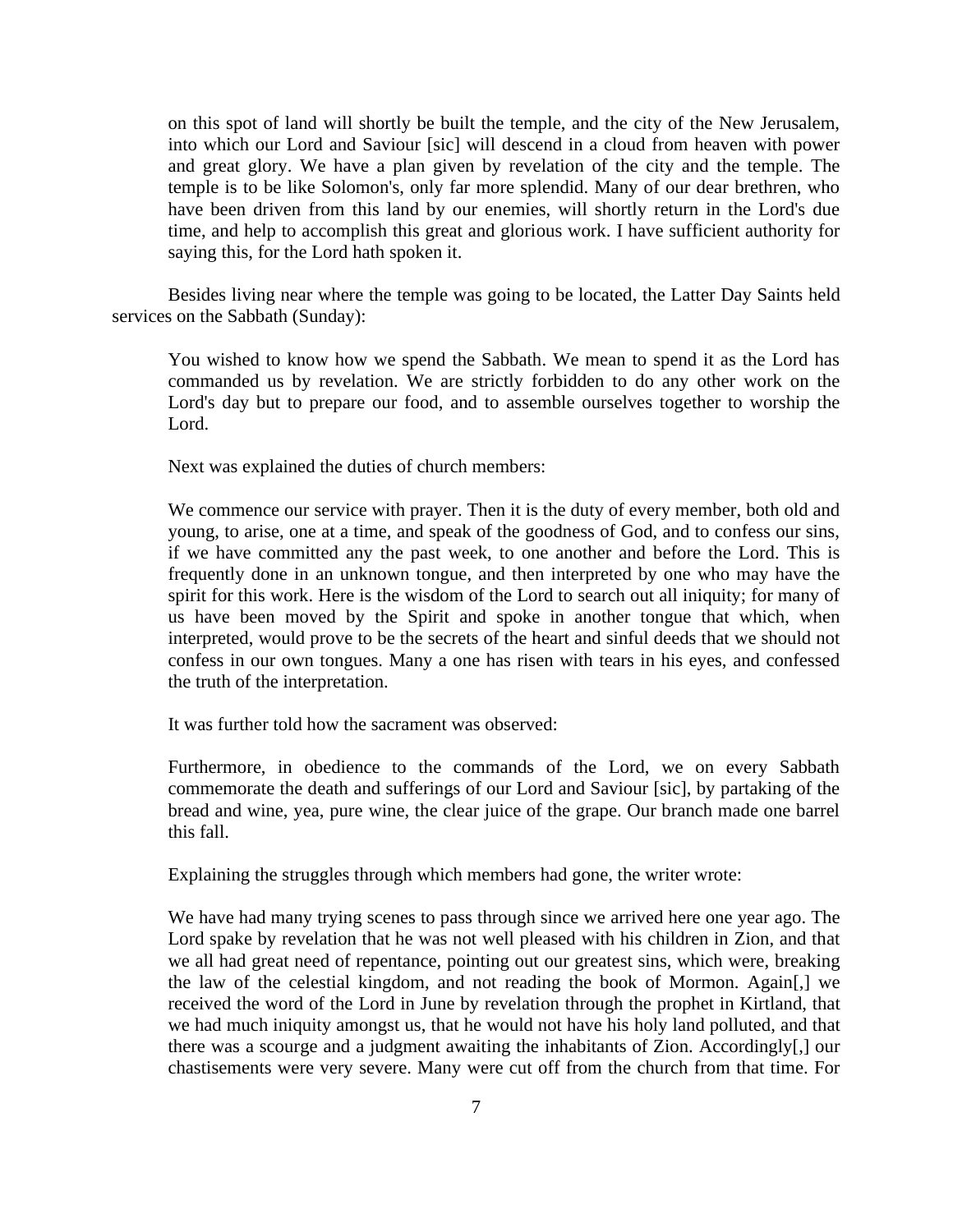several weeks we received great blessings from the Lord. The most of the church that stood received the gift of tongues, to speak in the language of the Lemanites [sic] as well as in those of the isles of the sea and the nations of Ur. It was given to some in each branch of the church to interpret all that was spoken; and also it was given to many of us to prophesy of things shortly to take place.<sup>23</sup>

## **William McLellin Shows Visitors the Location of the Temple Lot**

The location of the spot where the latter-day temple would be built is based in part on what William McLellin had told visitors of his experience when he had been there in 1831. After Joseph and Hyrum's murders, and having joined various Restoration churches through the years, McLellin settled in Independence in 1869.<sup>24</sup> In 1879, when Mark Forscutt visited the temple area, McLellin indicated to him that he "knows it is within ten feet of it, w[h]ere the dedication of it was made for a Temple."<sup>25</sup>

John L. Traughber Jr., who collected material on early Latter Day Saintism, also wrote about William McLellin showing him the location for the temple:

I visited Dr. McLellan in April, 1881, and walked with him over the "Temple Lot" lying west of the court house in Independence...He said that the laying of the cornerstone of the temple, which is spoken of in Mormon works as something great, consisted of a ceremony over a rock which Martin Harris picked up in a little hollow which is on the temple  $\frac{1}{26}$ 

In a January 1882 letter, Reorganized Church apostle William H. Kelley told of visiting McLellin five months later in September 1881:

The doctor was able to point out the identical spot where Joseph [Smith] stood when he first visited it, and which is the place of the corner stone. He visited it soon after himself, when it was all covered with young poplars thickly standing. Joseph cut his way in through this thick growth of trees, brush and saplings, and marked the spot by blazing a tree near by [sic], cutting away the under brush [sic] for a few feet around and setting up a small stone that had been picked up in the ravine below. This was all the corner stone that was ever laid upon it, and it only to mark the place of the corner.<sup>27</sup>

<sup>23</sup>"Extracts of Letters from a Mormonite," *The Unitarian* 1 (May 1, 1834):251-53, Boston, Massachusetts. Quotation marks in the article are omitted.

<sup>24</sup>See William Shepard and H. Michael Marquardt, *Lost Apostles: Forgotten Members of Mormonism's Original Quorum of Twelve* (Salt Lake City: Signature Books, 2014), 316-21.

<sup>&</sup>lt;sup>25</sup>Mark Hill Forscutt journal, February 17, 1879, Mark Hill Forscutt Collection, Vault MSS 811, Box 8, Folder 9, L. Tom Perry Special Collections, Harold B. Lee Library, Brigham Young University, Provo, UT.

<sup>&</sup>lt;sup>26</sup>John L. Traughber, "Some Statements by Dr. W. E. McLellan," May 23, 1884, John L. Traughber Collection, MS 666, Manuscripts Division, Marriott Library, University of Utah, Salt Lake City.

<sup>27</sup>"Letter From Elder W. H. Kelley," January 16, 1882, *Saints' Herald* 29 (March 1, 1882): 67.